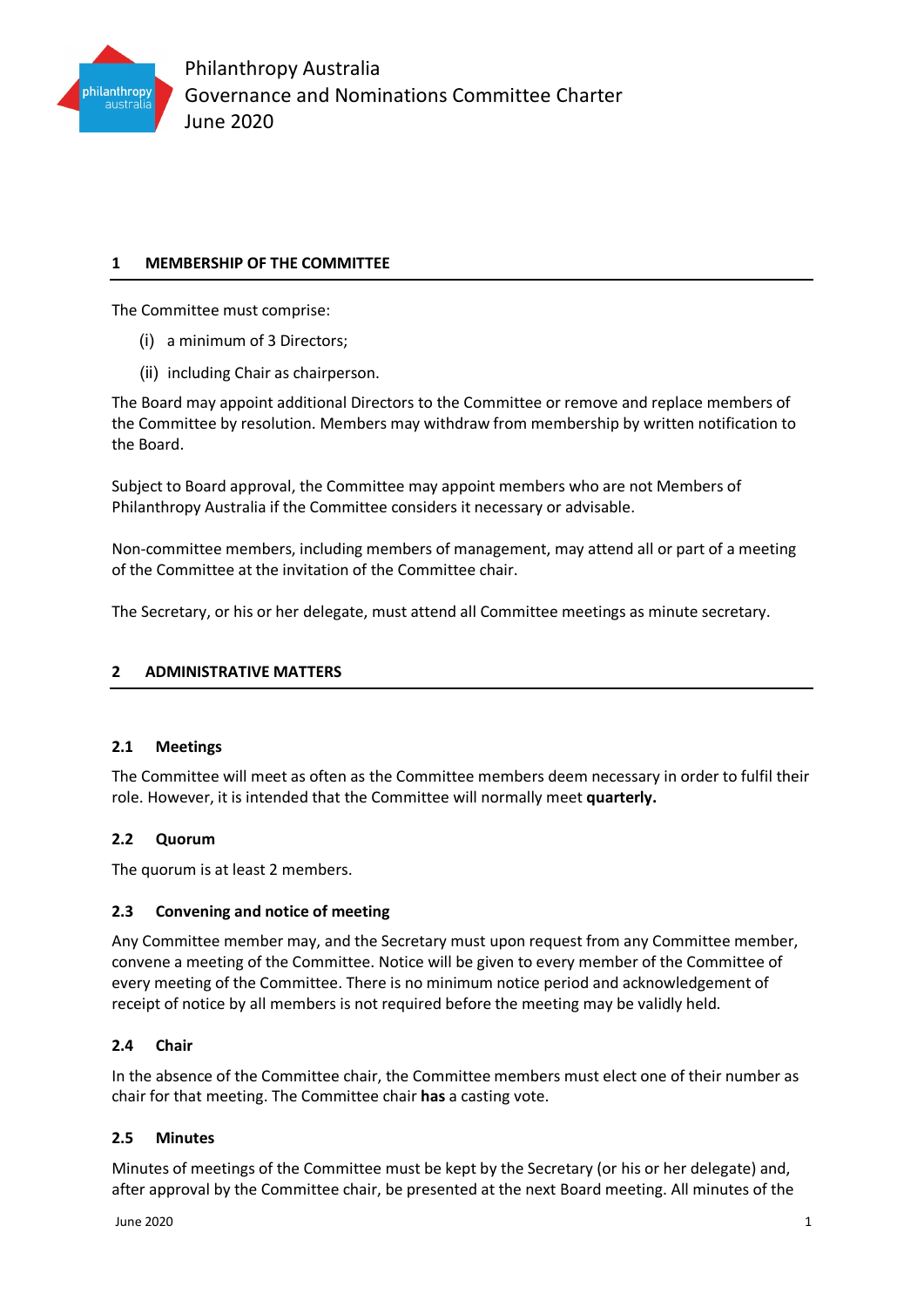

Committee must be entered into a minute book maintained for that purpose and will be open at all times for inspection by any director.

## **2.6 Reporting**

It is intended that a report of the actions of the Committee and a copy of the minutes of the Committee meeting or both will be included in the Board papers for the Board meeting next following a meeting of the Committee.

The Committee chair will, if requested, provide a brief oral report as to any material matters arising out of the Committee meeting. All Directors may, within the Board meeting, request information of members of the Committee.

## **3 ROLE AND RESPONSIBILITIES**

The responsibilities of the Committee are as follows:

- (a) Assist the Board to develop a Board skills, diversity and experience matrix indicating the mix that the Board currently has or is looking to achieve in its membership.
- (b) Review and recommend to the Board the size and composition of the Board, including:
	- (i) a Board succession plan; and
	- (ii) a succession plan for the Chair,

having regard to the objective that the Board comprise members with a range of skills, expertise and experience from diverse backgrounds with a gender ratio of 40:40:20 (40 female: 40 male and 20 either female or male).

- (c) Review and recommend to the Board the criteria for Directorship, including:
	- (i) the necessary and desirable competencies of Directors;
	- (ii) the time expected to be devoted by Directors in relation to the Company's affairs.
- (d) Review and recommend to the Board the composition and membership of the Board, including:
	- (i) making recommendations for the re-election of Directors, subject to the principle that a Committee member must not be involved in making recommendations to the Board in respect of themselves; and
	- (ii) assisting the Board as required to identify individuals who are qualified to become Directors, in accordance with the policy outlined in section 4 of this Charter.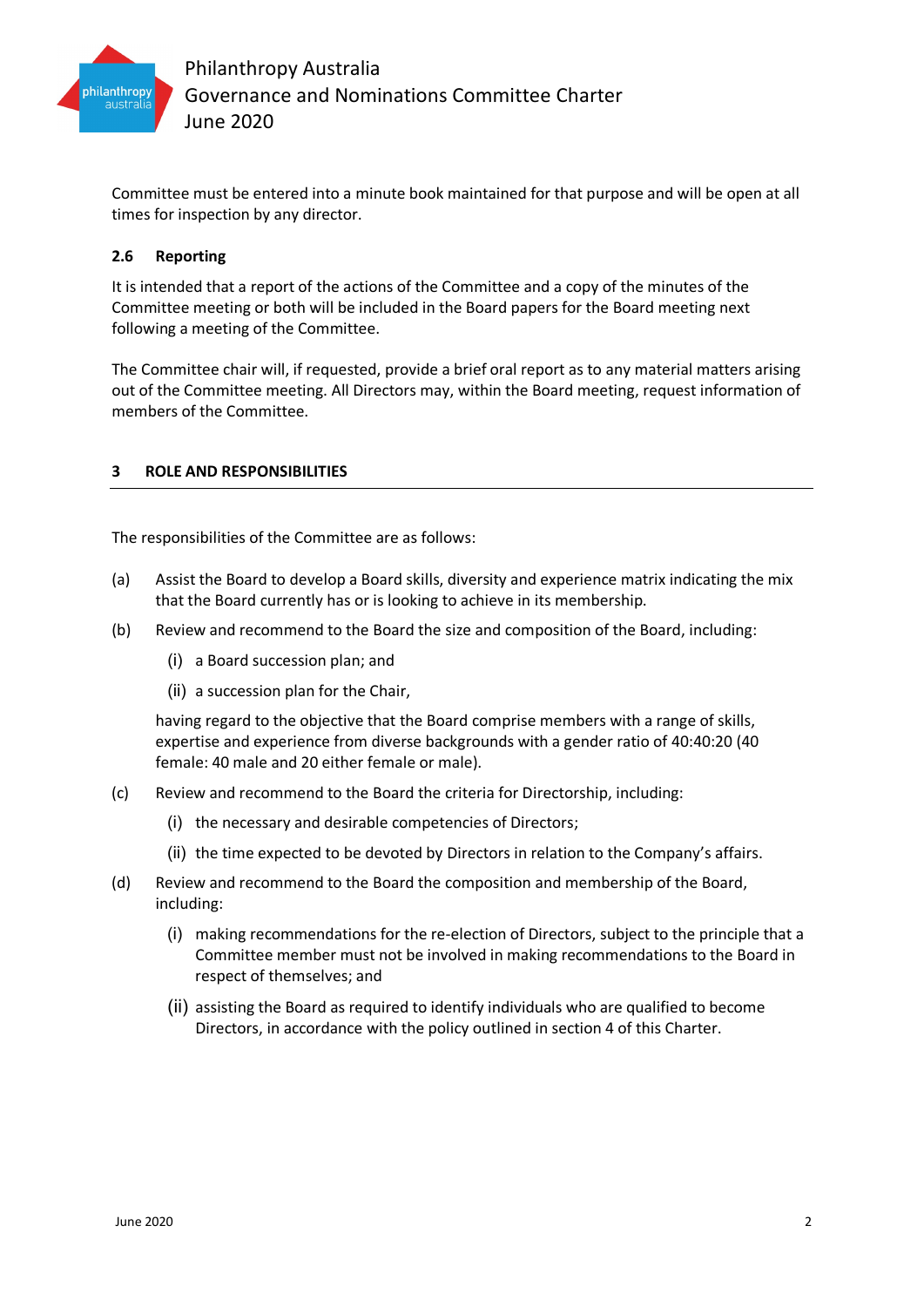

- (e) Assist the Board as required in relation to the performance evaluation of the Board, its committees and individual Directors.
- (f) Ensure Board members are kept up to date with contemporary governance practices and requirements, and initiate appropriate briefing or education as required
- (g) Review and make recommendations in relation to any corporate governance issues as requested by the Board from time to time.
- (h) Review the Board Charter on a periodic basis and recommend any amendments for Board consideration.
- (i) Ensure that an effective Director induction process is in place.
- (j) Provide oversight of the Board's Life Membership policy and process. Accept nominations on behalf of the Board and following due consideration, make recommendations to the Board as appropriate on the conferring of Life Memberships.

#### **4 POLICY, PROCEDURE AND DISCLOSURE OF THE SELECTION AND APPOINTMENT OF DIRECTORS**

#### **4.1 Policy**

Factors to be considered when reviewing a potential candidate for Board appointment include without limitation:

- (a) the skills, experience, expertise and personal qualities that will best complement Board effectiveness;
- (b) the existing composition of the Board, having regard to the Board skills matrix and the objective of achieving a Board comprising members from a diverse range of backgrounds; and
- (c) the capability of the candidate to devote the necessary time and commitment to the role.

#### **4.2 Procedure**

- (a) The Committee will maintain a list of potential candidates for Board that it will periodically review and update.
- (b) Detailed background information in relation to any potential candidate should be provided to all Directors.
- (c) Appropriate checks should be undertaken before appointing a person to fill a casual vacancy on the Board or putting forward to Members a candidate for election to the Board.
- (d) Vacancies on Board that arise before December each year may be filled as a casual vacancy. The process for filling a Casual Vacancy consists of the following steps:F
	- (i) Committee to recommend to Board that a notice be sent to Members advising that a casual vacancy exists, referring Members to the skills matrix and noting that Members send expressions of interest to the Chair within 2 weeks of the notice.
	- (ii) Committee to recommend that Chair approach potential candidates to fill a casual vacancy.